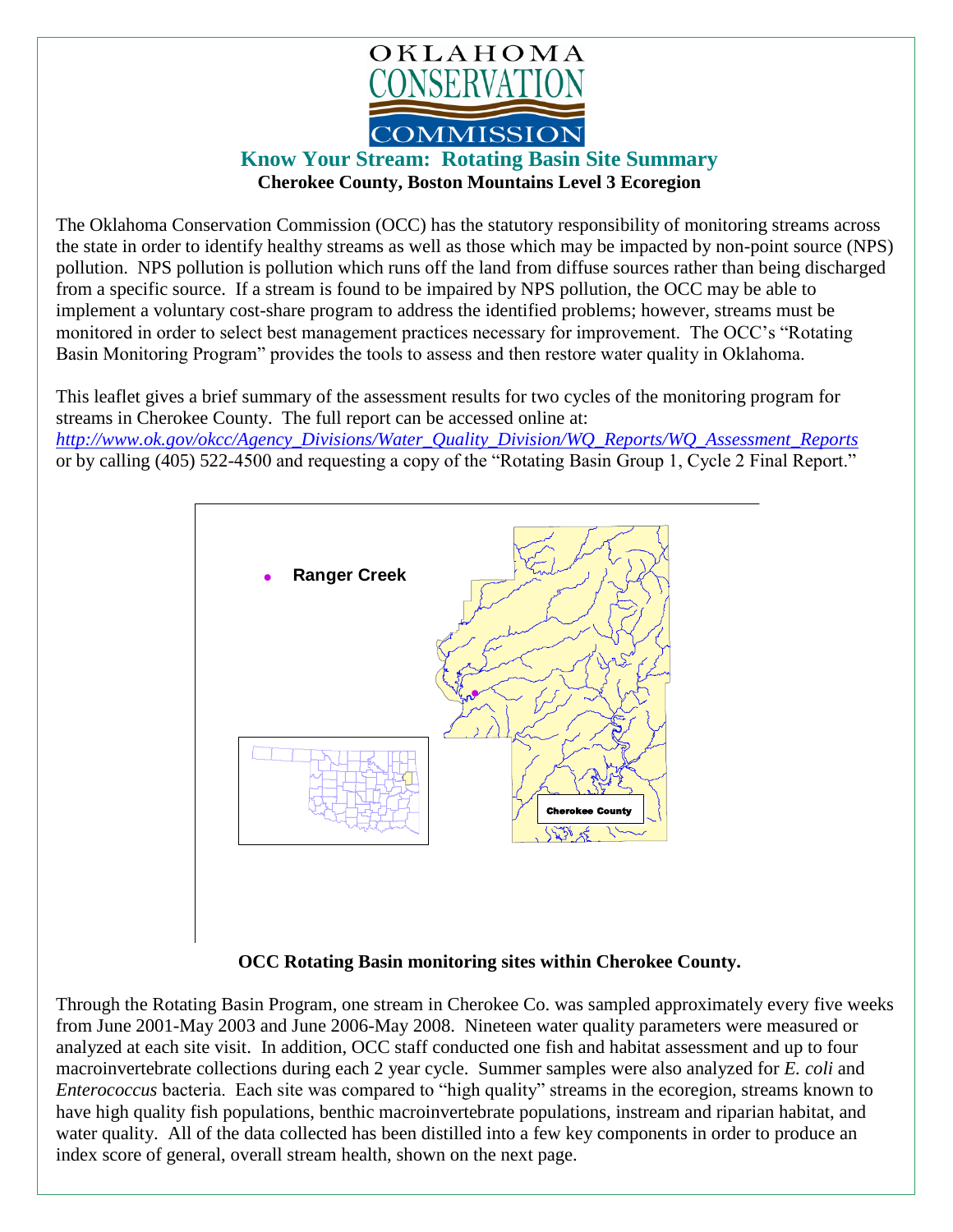**Summary of general stream health as determined by comparison to high quality streams in the Boston Mountains ecoregion and by assessment using Oklahoma State Water Quality Standards***†***.**

|                                                       | <b>Moderate</b>     |
|-------------------------------------------------------|---------------------|
| moderate<br>good<br>poor                              | <b>Ranger Creek</b> |
| <b>Overall Stream Health</b>                          | 29                  |
| Phosphorus                                            | 3                   |
| Nitrogen                                              | 5                   |
| Ammonia                                               | 5                   |
| Dissolved Oxygen                                      | $-5$                |
| pH                                                    | 5                   |
| Turbidity                                             | 5                   |
| Salts (chloride, sulfate, TDS)                        | 5                   |
| Fish                                                  | 3                   |
| Macroinvertebrates                                    | $\overline{3}$      |
| Instream/Riparian Habitat                             | 5                   |
| Bacteria                                              | $-5$                |
| Scale of 1-5 with 5 being the best                    |                     |
| KEY:<br>1=significantly worse than high quality sites |                     |
| 3=not as good as high quality sites but not impaired  |                     |
| 5=equal to or better than high quality sites          |                     |
| -5=impaired by state standards                        |                     |

**Note: Most streams in Oklahoma are impaired by at least one type of bacteria.**

**Ranger Creek (OK121600-01-0160D):** This stream is impaired by state standards for low dissolved oxygen. The phosphorus was slightly elevated, and the fish and macroinvertebrate communities were slightly impaired compared to high quality streams in the ecoregion.

*† The use of Oklahoma Water Quality Standards to assess streams and the 2008 results are described in the DEQ's 2008 Integrated Report, accessible online at: http://www.deq.state.ok.us/wqdnew/305b\_303d/2008\_integrated\_report\_entire\_document.pdf*